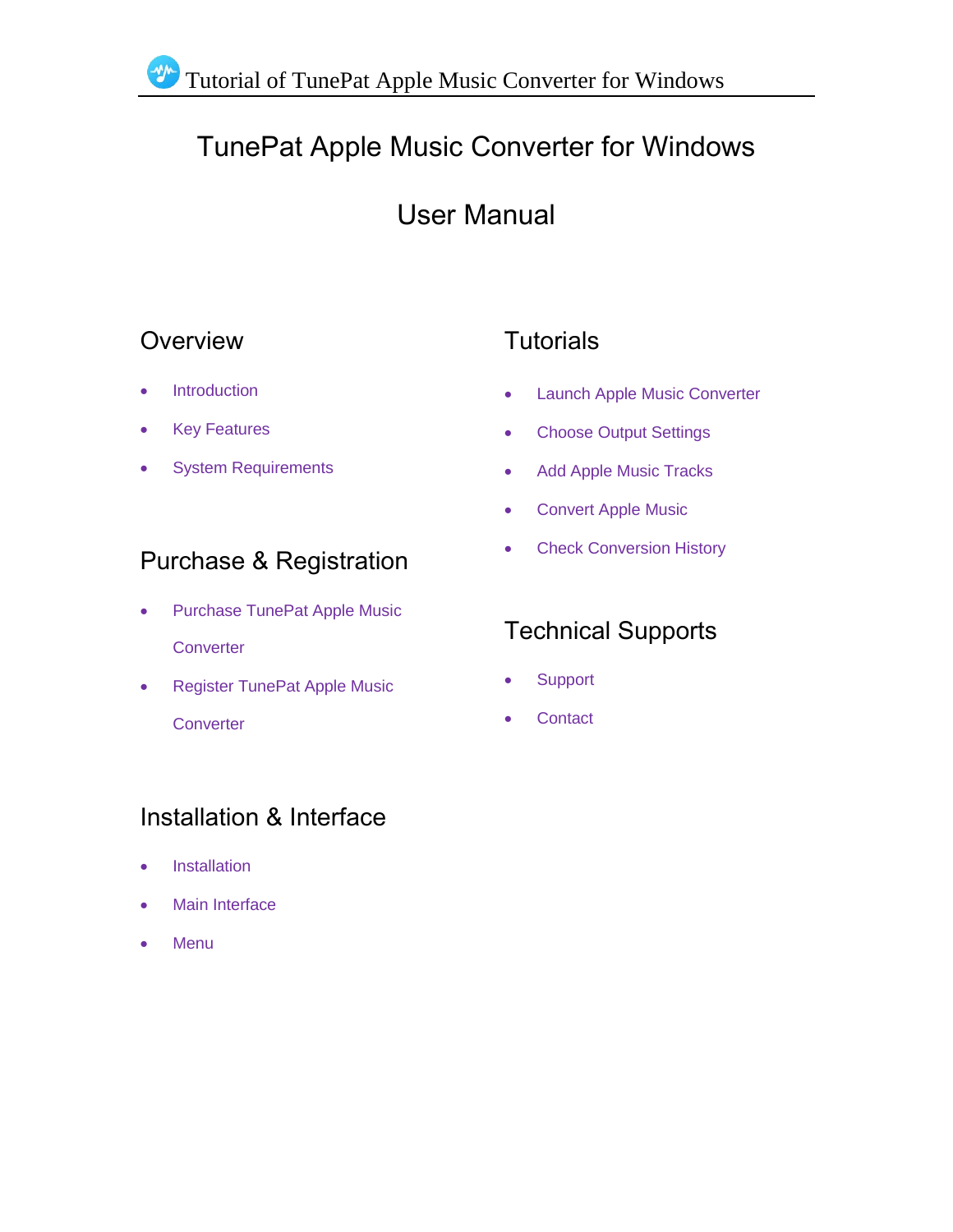### **Overview**

- **Introduction**
- Key Features
- System Requirements

#### **Introduction**

Thank you for using TunePat Apple Music Converter for Windows!

[TunePat Apple Music Converter for Windows](https://www.tunepat.com/apple-music-converter.html) is specially designed to record tracks from Apple Music with original quality (up to 320 kbps) kept, enabling users to enjoy lossless Apple Music offline on any devices. It is regarded as one of the fastest music converters for Apple Music, as it supports batch conversion and is able to convert music at 10X speed. After converting, the program will keep ID3 tags, including title, artist name, track number, year, disc number and more. Meanwhile, it allows users to organize the output files by artist, album, artist/album, or album/artist.

It requires no further plug-ins and additional apps, including iTunes or Apple Music app. Armed with a concise interface and powerful functions, it can easily download songs from Apple Music web player and enable users to transfer the output files to any media player or application for offline playback.

#### Key Features

- Record songs from Apple Music;
- Convert Apple Music songs to MP3/AAC/WAV/FLAC/AIFF/ALAC format;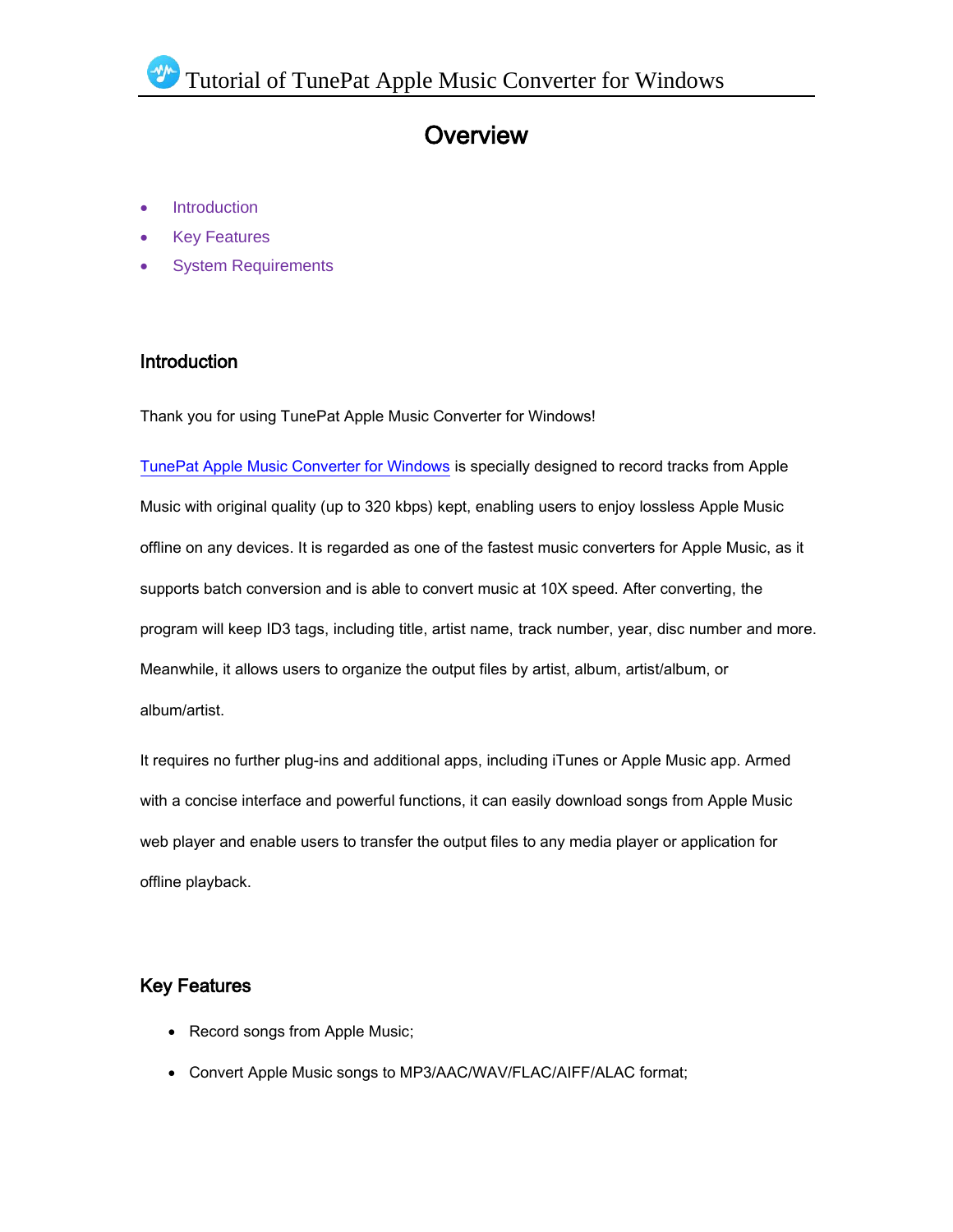- Keep ID3 tags after conversion;
- 10X conversion speed; Lossless output audio quality;
- No need to install Apple Music app;

### System Requirements

- Windows 7, 8, 8.1, 10, 11;
- 1GHz processor or above;
- Monitor with 1024 x 768 pixels or higher resolution;
- 512 megabytes (MB) or higher of RAM;
- 1GB of available hard-disk space or higher.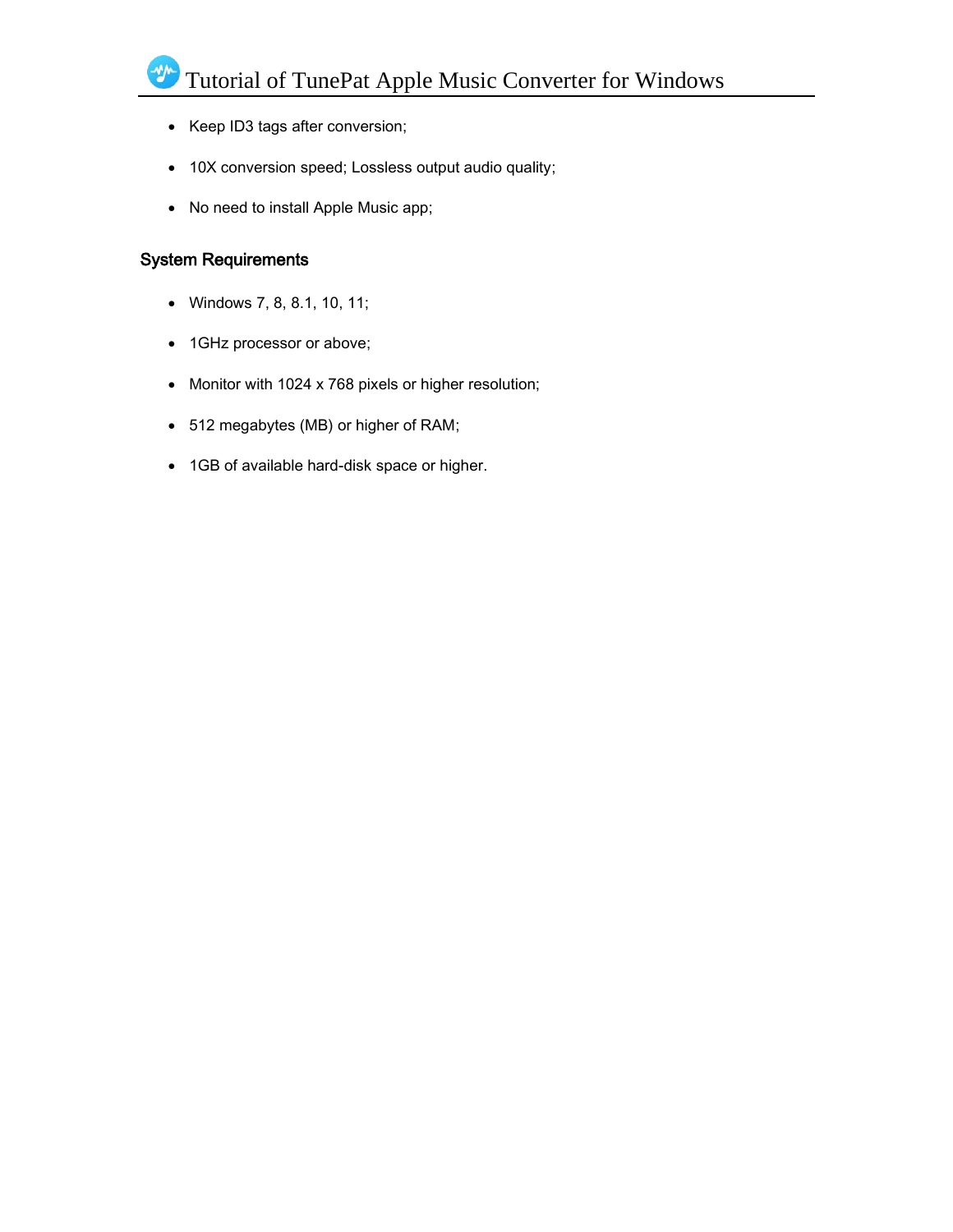### Purchase & Registration

- Purchase TunePat Apple Music Converter
- **Register TunePat Apple Music Converter**

### Purchase TunePat Apple Music Converter for Windows

Tip: To buy a license key for TunePat Apple Music Converter for Windows, click [here.](https://www.tunepat.com/apple-music-converter/buynow.html)

#### 1. Why should I buy TunePat Apple Music Converter for Windows?

TunePat Apple Music Converter for Windows is a shareware, and the trial version enables users to convert the first 3 minutes for each audio and 3 music files at a time. After you purchase this product, you will receive your Registration Email and Registration key to unlock the trial version limitation.

#### 2. What are the Benefits after Registration?

- You can enjoy the full version without limitation.
- You can enjoy FREE upgrades.
- You can enjoy FREE technical supports.

### Register Windows Version of TunePat Apple Music Converter

Step 1: Launch TunePat Apple Music Converter and click the Menu button  $\equiv$  on the top right corner, then select Register tab in the drop-down list, or directly click on the Key icon.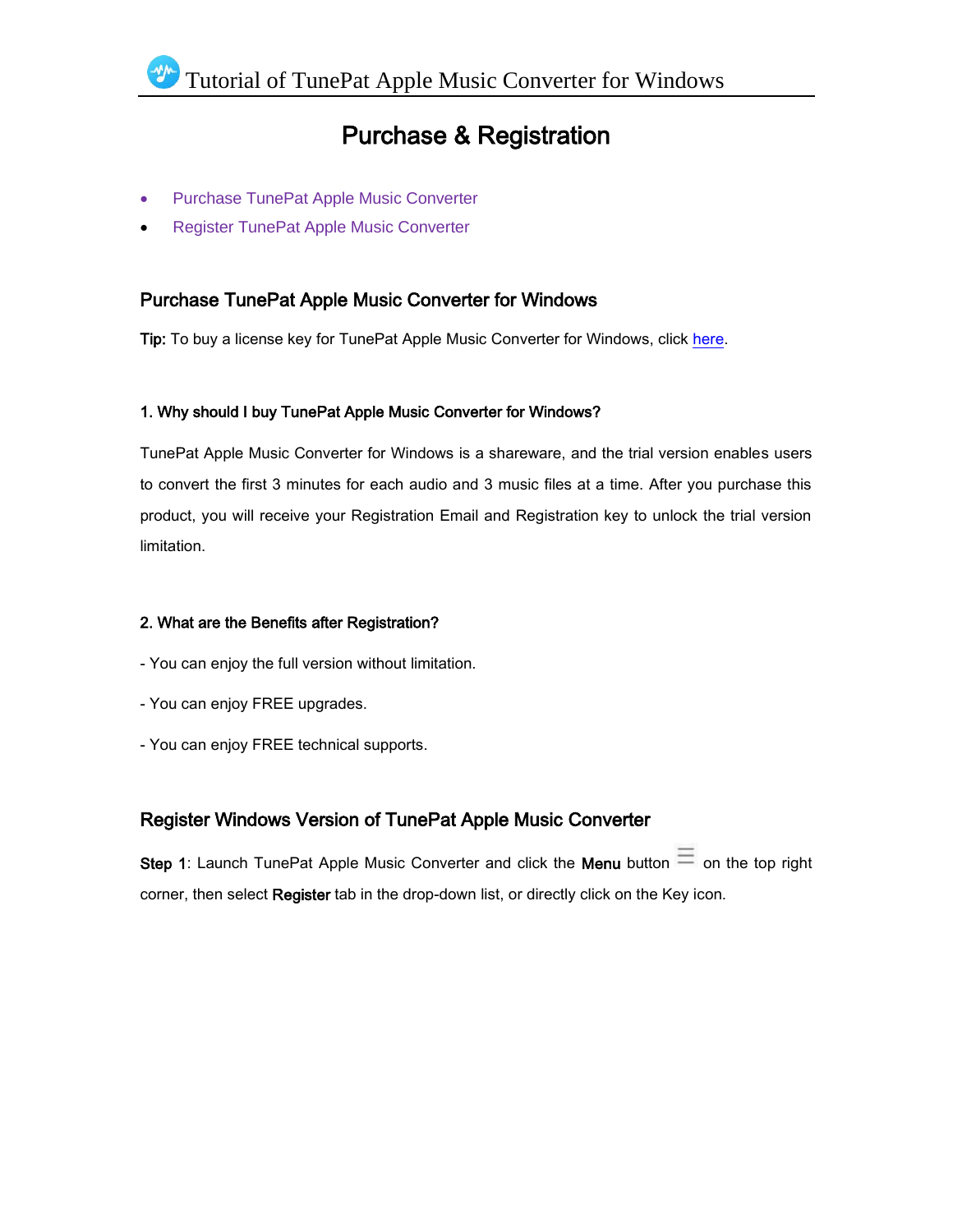

Step 2: Please fill the blanks with your Registration Email and Code, and then click the Register button.

Step 3: Once the registration process is done, there will be a pop-up dialogue saying "You have successfully registered the program. Thank you for your support!", and it will also show you when your license will expire.

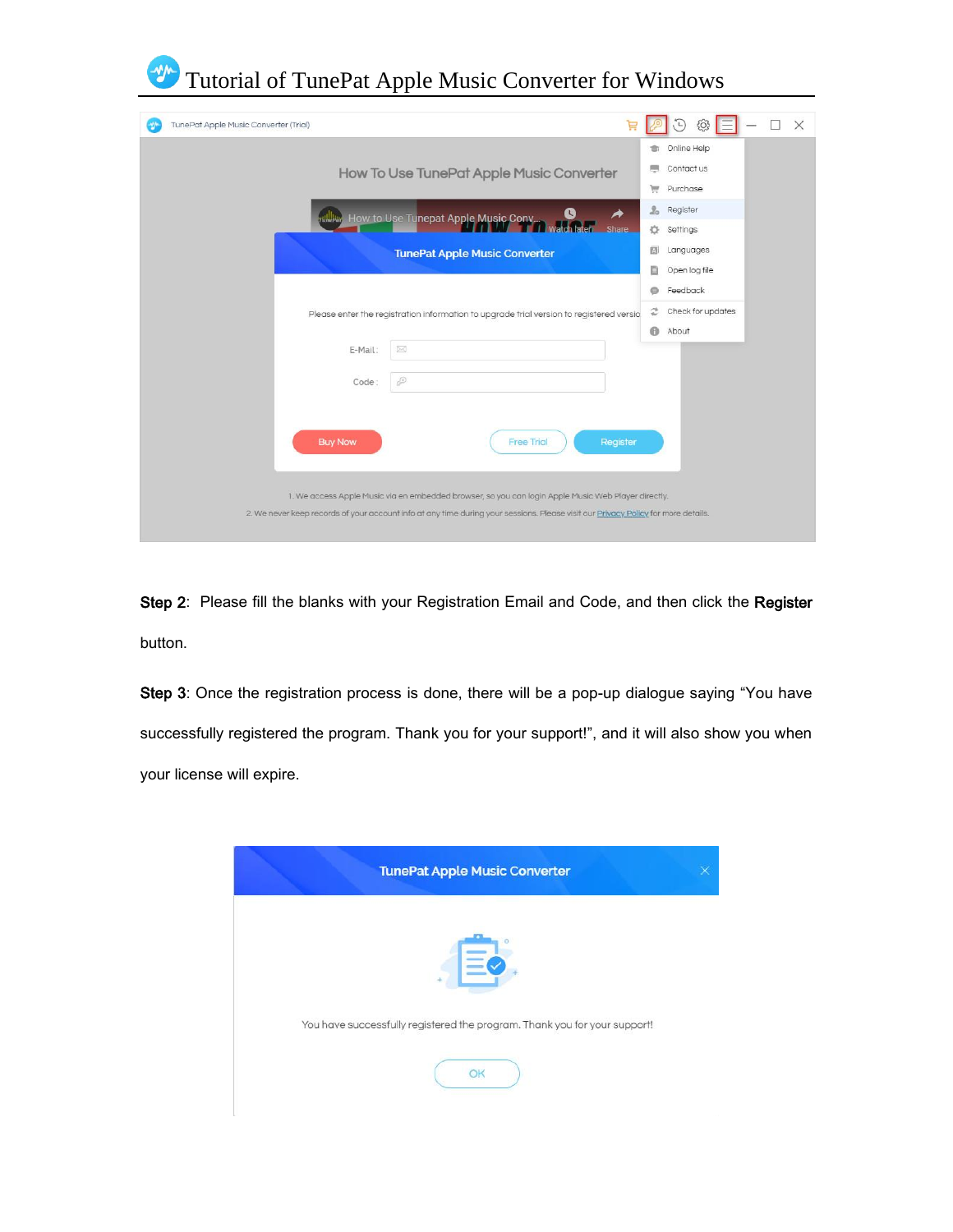#### Registration Tips:

1. Make sure your computer is well-connected with the Internet.

2. We suggest you simply copy & paste the Registration information into the pop-up dialog.

3. Make sure both Registration Email and Registration key are provided by our company after purchasing. If you have not paid, please click Buy Now to finish the payment and get the license.

4. Please make sure the Registration Email and Registration key you entered are complete, and do not insert any blank before or after them. Otherwise, an error message will pop up as below:

|              | Please enter the registration information to upgrade trial version to registered version. |  |  |
|--------------|-------------------------------------------------------------------------------------------|--|--|
|              |                                                                                           |  |  |
| X<br>E-Mail: |                                                                                           |  |  |
| D<br>Code:   |                                                                                           |  |  |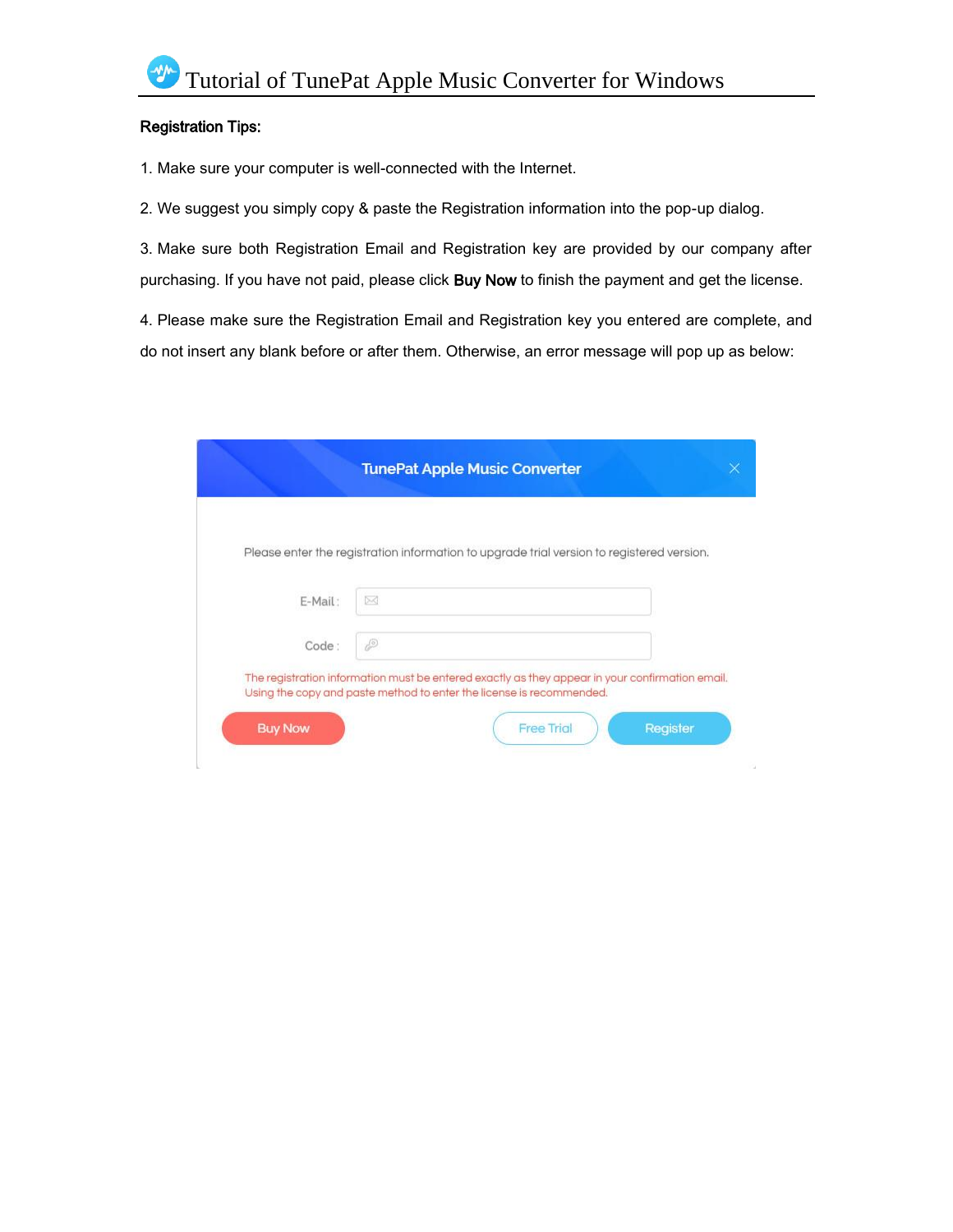### Installation & Interface

- **•** Installation
- Main Interface
- **Menu**

#### Installation

To install this product, please refer to the following steps:

- 1. Download the latest version of TunePat Apple Music Converter through [Download Center.](https://www.tunepat.com/download.html)
- 2. Double click the tunepat-apple-music-converter.exe file to accomplish a "single-click install".
- 3. After installing, you can double-click TunePat icon to launch the program.

### Main Interface

After launching TunePat Apple Music Converter, you will see the main interface like this:

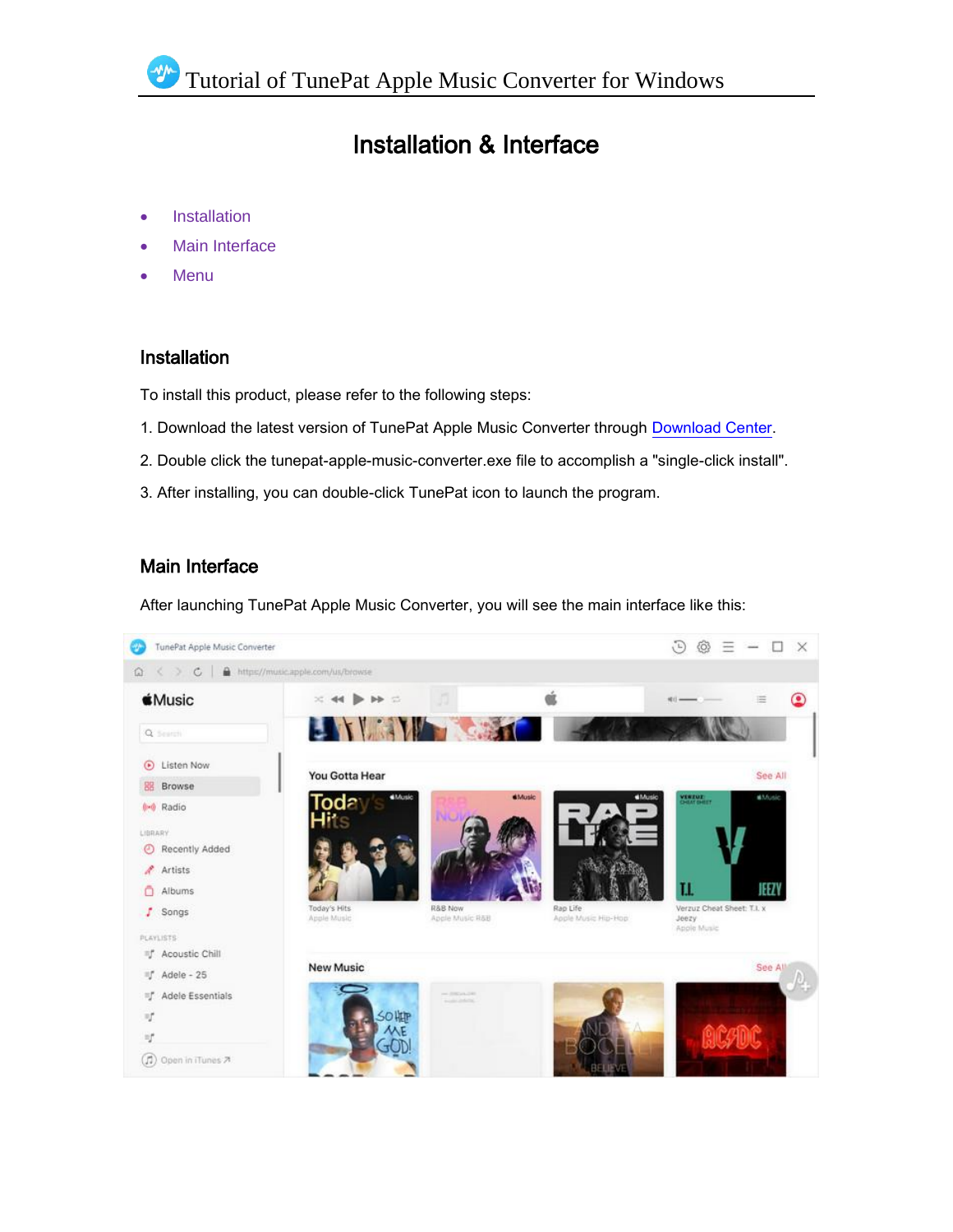**Note**: You'll be asked to sign in with your Apple Music account once you launch the program.

#### Menu

After clicking the Menu button  $\equiv$  on the upper right corner of the interface, you'll see the dropdown list as the following picture. Here you can choose the language you want to use, check for update when a new version is available, go to Help Center and etc.

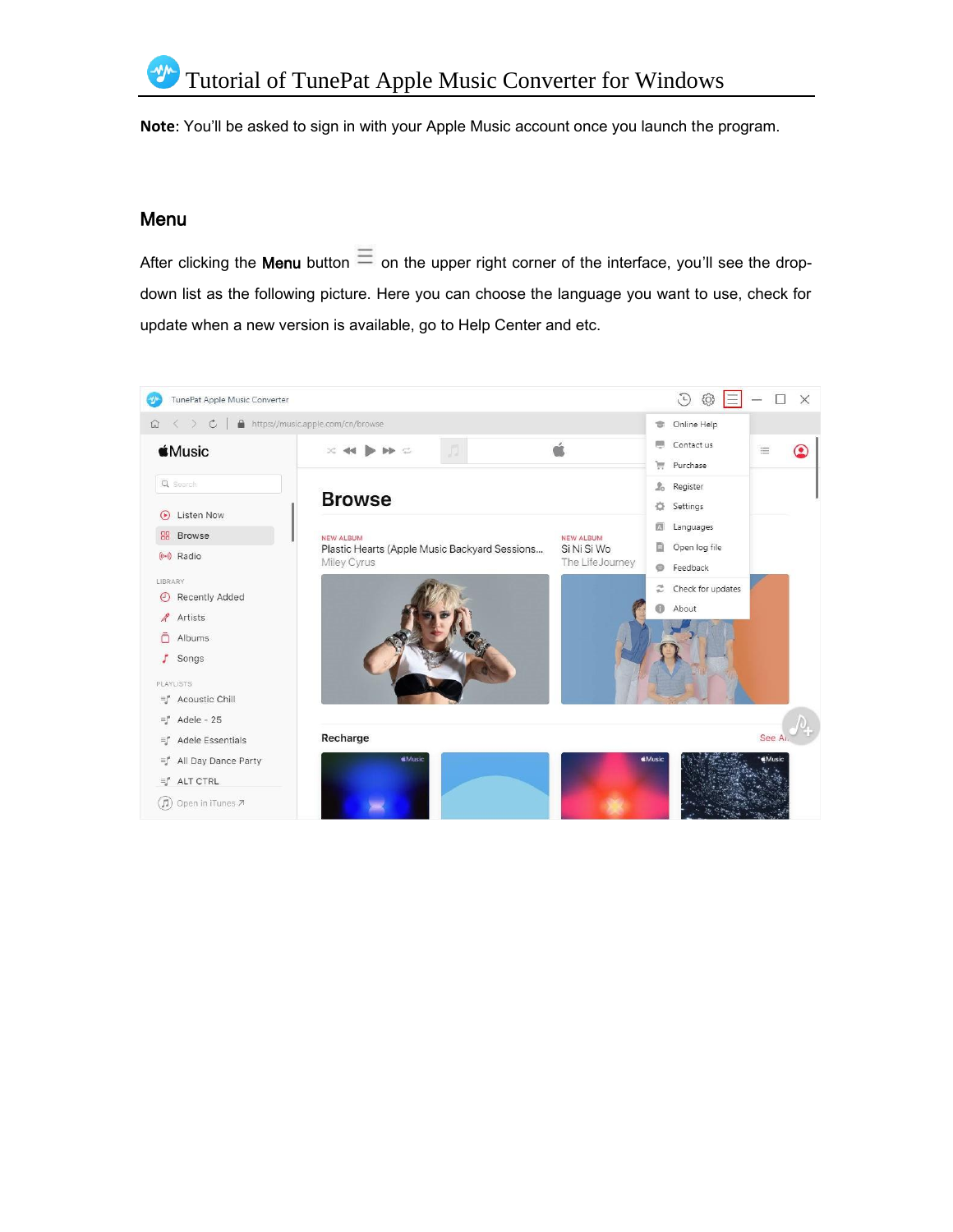### **Tutorials**

- Launch Apple Music Converter
- Choose Output Settings
- Add Apple Music Tracks
- Convert Apple Music
- Check Conversion History

#### Launch Apple Music Converter

After downloading and installing Apple Music Converter, please launch the program and click "Open Apple Music Web Player". Then you can follow the prompt to sign in with your Apple ID.

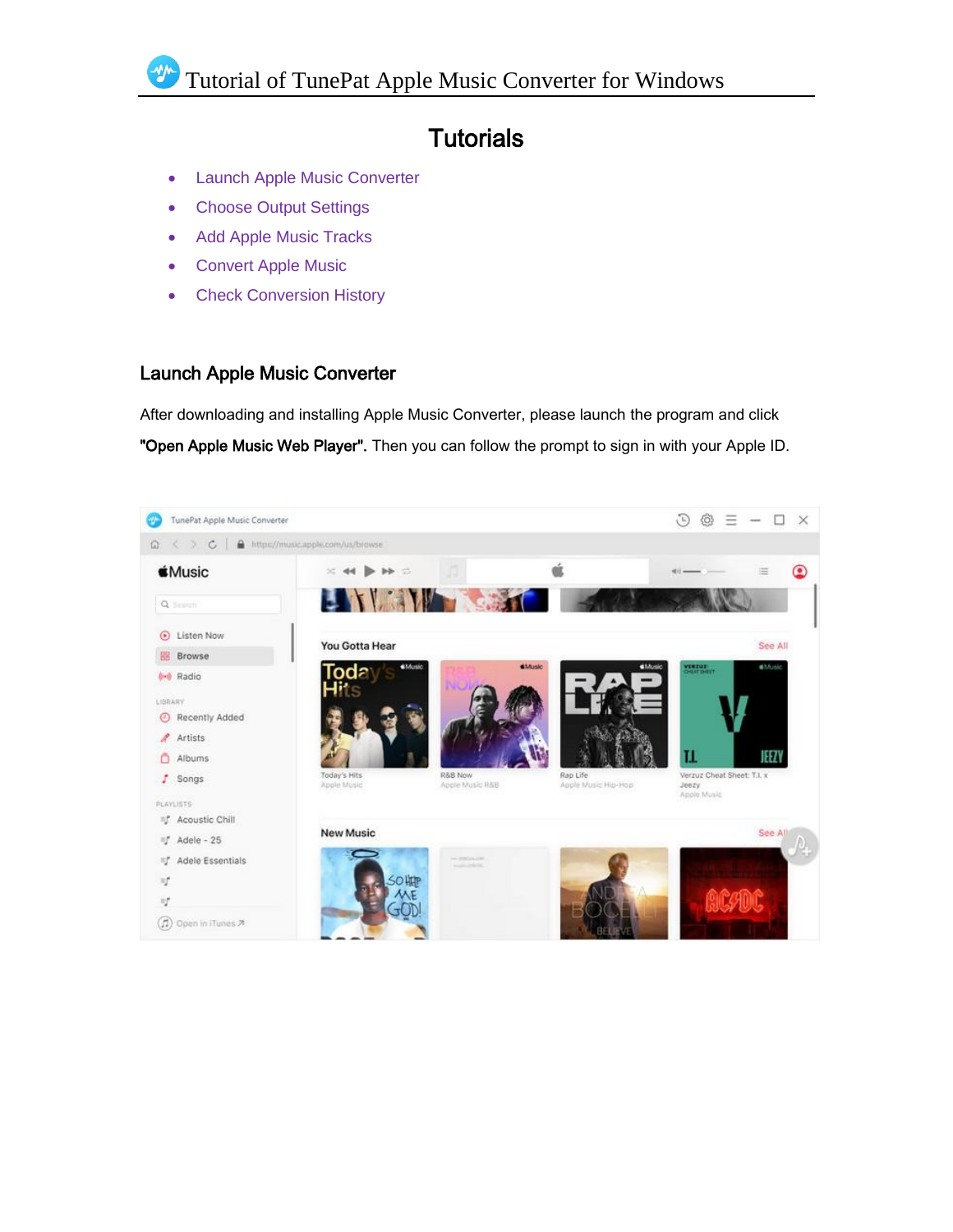### Choose Output Settings

Click the "Settings" button  $\circled{8}$  on the upper right. Here you can choose output format (MP3, AAC, WAV, FLAC, AIFF, and ALAC), output quality (320kbps, 256kbps, 192kbps, 128kbps), Sample Rate, output folder and how you like the audio files to be organized and so on. If you don't change the output path, the output audio files will be saved into the default folder. In addition, you can customize the name of the output folder, and choose to open the output folder or put the system to sleep after conversion.

| TunePat Apple Music Converter                                  |                                 |           |               |                                                        |    |                                                             |               | $\odot$<br>$=$ |                 | X |
|----------------------------------------------------------------|---------------------------------|-----------|---------------|--------------------------------------------------------|----|-------------------------------------------------------------|---------------|----------------|-----------------|---|
| < > C   A https://music.opple.com/us/browse<br>奋               |                                 |           |               |                                                        |    |                                                             |               | ιJ             |                 |   |
| <b><i>Killusic</i></b>                                         |                                 | $30 - 44$ | DD C          |                                                        |    | σŕ                                                          | <b>RG-</b>    |                | 畺               | ⊙ |
| Q Search                                                       | Settings<br>$\langle 0 \rangle$ |           |               |                                                        |    |                                                             |               | ×              |                 |   |
| <b>D</b> Listen Now                                            | Output Format:                  |           | MP3           |                                                        |    |                                                             |               |                |                 |   |
| <b>BB</b> Browse                                               | Bit Rate:                       |           | 320 kbps      |                                                        |    |                                                             |               |                |                 |   |
| <b>0-0 Radio</b><br><b>Library</b><br>$\odot$<br>Recently Adde | Sample Rate:                    |           | 48 kHz        |                                                        | V. |                                                             |               |                |                 |   |
| R<br>Artists<br>n<br>Albums                                    | Output Folder:                  |           |               |                                                        |    | C:\Users\Cheryl Xie\Documents\TunePat Apple Music Converter |               | $-0.001$       |                 |   |
| Songs<br>г                                                     | Output File Name:               |           |               | Title $\times$ Artist $\times$ Playlist Index $\times$ |    |                                                             |               | $ + $          |                 |   |
|                                                                | Output Organized:               |           | None          | $\circ$ 0                                              |    |                                                             |               |                |                 |   |
|                                                                |                                 |           |               |                                                        |    |                                                             |               |                | See A           |   |
|                                                                |                                 |           | <b>dMusic</b> |                                                        |    |                                                             | <b>MMusic</b> |                | <b>di</b> Music |   |
| $\Omega$ Open in iTunes $\lambda$                              |                                 |           |               |                                                        |    |                                                             |               |                |                 |   |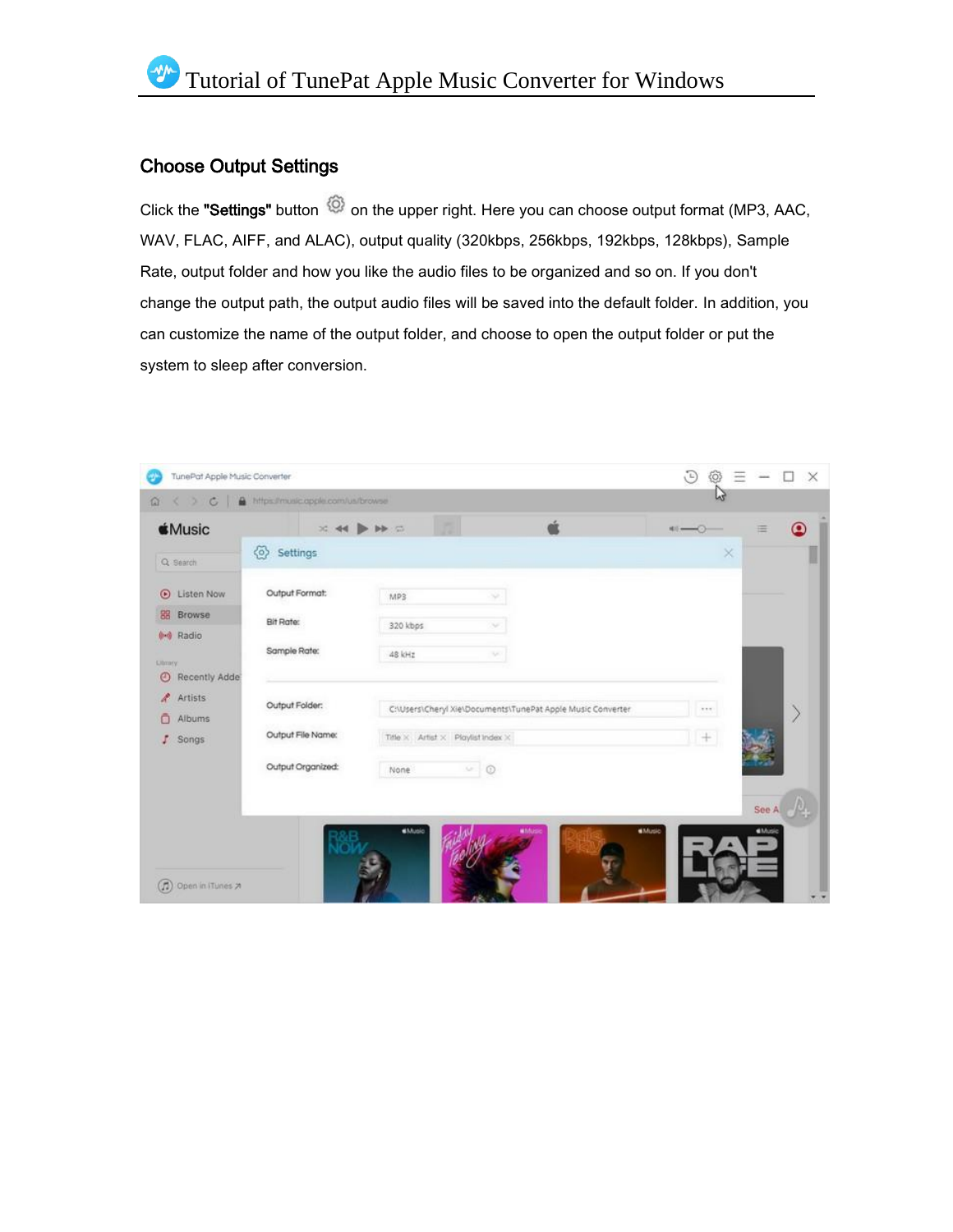### Add Apple Music Tracks

Choose a playlist, artist, or album and open it, then click the "Add to list" button  $\overline{P_+}$  at the bottom right corner. You will see a pop-up dialog which display the songs that you can convert. Just select the songs you want to convert. Click on the "Convert Now" button to begin the conversion, or if you would like convert songs from different albums, playlists or artists, you can click the

#### "Save to list" button.

|                                         |    | $\mathbb{C}$             | 4 https://music.opple.com/cr/playlist/lifted/pLb81ad3785ta64bd2910b9348f3962fc77l+en |                              |                                    |
|-----------------------------------------|----|--------------------------|--------------------------------------------------------------------------------------|------------------------------|------------------------------------|
|                                         | C  | Select tracks to convert |                                                                                      | Search                       | $Q$ $\times$<br>$\bullet$          |
| $\alpha$                                | n. | Hide Converted           |                                                                                      |                              | 100 songs in the list, 4 selected. |
| ▣                                       |    | Title =                  | $Artist =$                                                                           | Album =                      | Duration =                         |
| $\odot$<br>□<br>88                      |    | Song From Hell           | Peach Tree Rascals                                                                   | Song From Hell - Single      | 03:03                              |
| Ø<br>64                                 |    | Telepath                 | Conan Gray                                                                           | Telepath - Single            | 03:15                              |
| $\omega^{\prime}$<br>Libra              |    | I must apologise         | PinkPantheress                                                                       | to hell with it              | 01:48                              |
| $\odot$<br>$\overline{\mathbf{v}}$<br>R |    | Street You Live On       | Remi Wolf                                                                            | Juno.                        | 03:34                              |
|                                         | Ø  | Meet Me At Our Spot      | THE ANXIETY, WILLOW & TV                                                             | THE ANXIETY                  | 02:43                              |
| □                                       |    | STAY                     | The Kid LAROI & Justin Bieber                                                        | STAY - Single                | 02:22                              |
| $\blacksquare$<br>▣                     |    | Do it Over               | WizTheMc                                                                             | Do It Over - Single          | 03:17                              |
| □                                       |    | ARE YOU LETTING GO?      | Dreamer Boy & BENEE                                                                  | ARE YOU LETTING GO? - Single | 03:26                              |
| ▣                                       |    | Loverboy                 | A-Wall                                                                               | Helios:                      | 03:45                              |
|                                         |    | Save to fist             |                                                                                      | Convert Now                  | Cancel                             |

Then repeat the steps below. When finished adding all songs you want into the Convert list. Click on the Convert list icon in the upper right corner and tap on the "Convert" button on the pop-up.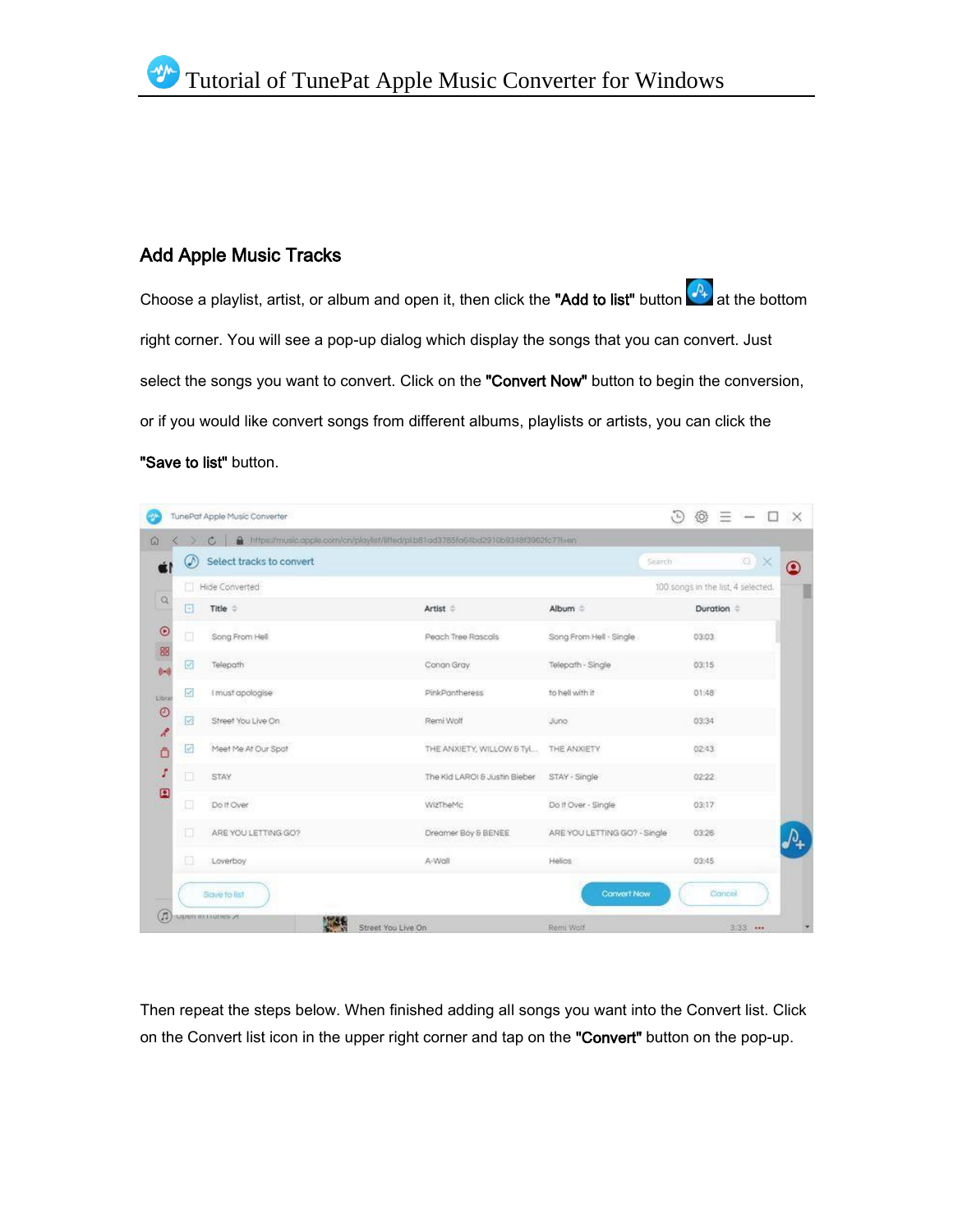| TunePat Apple Music Converter |                                                                                               | $\odot$                  | $= -$                |
|-------------------------------|-----------------------------------------------------------------------------------------------|--------------------------|----------------------|
|                               | A https://music.opple.com/cn/playlist/triday-feeling/pl.91bb14d8ee10414e8fda8fb71f56db03?l=en |                          |                      |
| œ<br>Start to convert         |                                                                                               |                          | ×                    |
|                               |                                                                                               |                          | 8 songs in the list. |
| Title                         | Artist                                                                                        | Album                    | Duration             |
| Street You Live On            | Remi Wolf                                                                                     | Juna                     | 03:34                |
| Meet Me At Our Spot           | THE ANXIETY, WILLOW 8 THE ANXIETY                                                             |                          | 02.43                |
| I must apologise              | PinkPantheress                                                                                | to hell with it          | 01:48                |
| Telepath                      | Conan Gray                                                                                    | Telepath - Single        | 03:15                |
| Levitating                    | Dua Lipa                                                                                      | Future Nostalgia (The Mo | 03:24                |
| Beggin (original Version)     | Madcon                                                                                        | So Dark the Con of Man   | 03:36                |
| I Knew You Were Trouble       | Taylor Swift                                                                                  | Red (Deluxe Version)     | 03:40                |

### Convert Apple Music

Just wait for a while, TunePat Apple Music Converter for Windows will save the selected songs to the folder that you set before.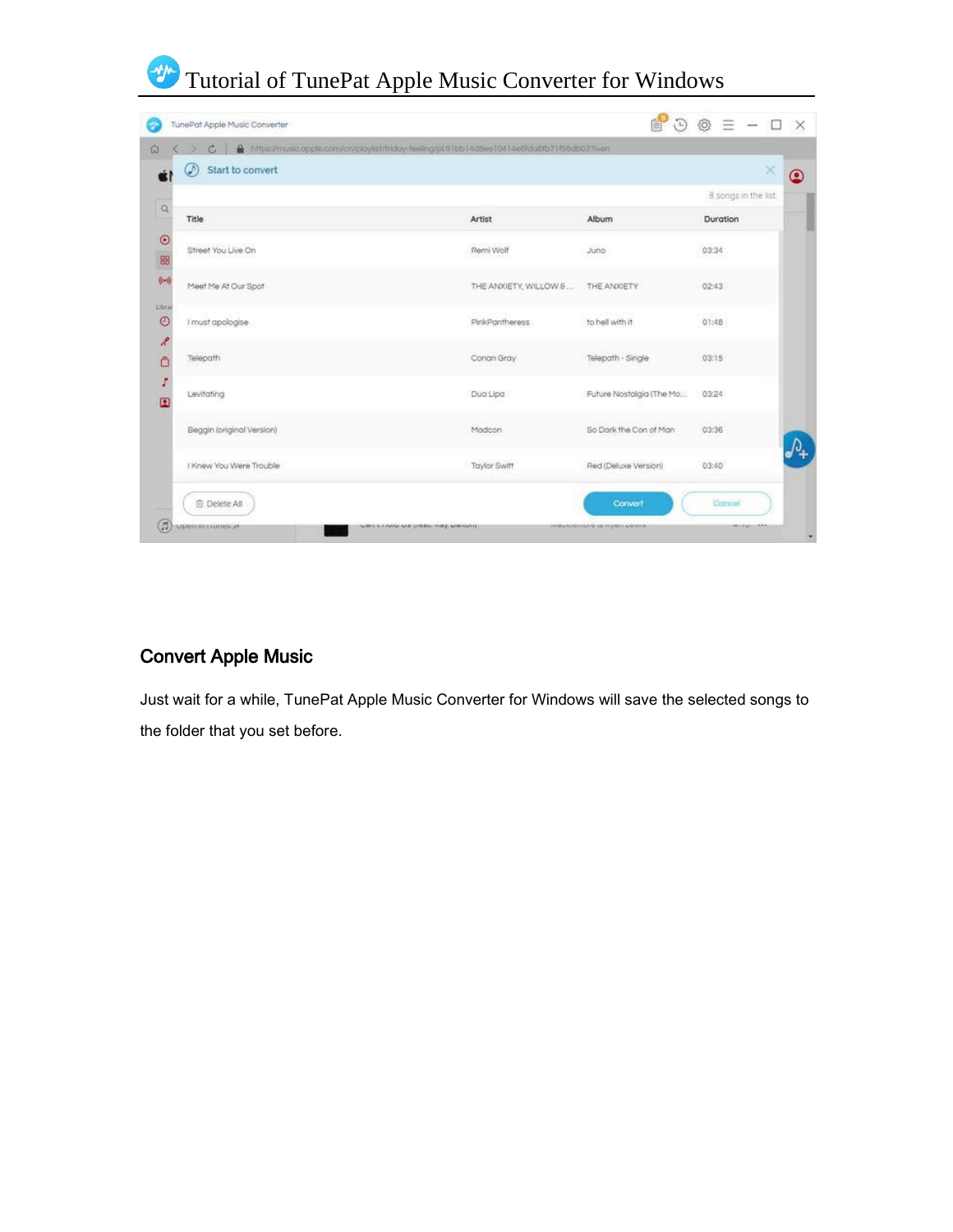# Tutorial of TunePat Apple Music Converter for Windows

| Converting progress:                          |                         |                           |          | 40% (2/5) |
|-----------------------------------------------|-------------------------|---------------------------|----------|-----------|
| Title                                         | Artist                  | Album                     | Duration |           |
| Levitating                                    | Dua Lipa                | Future Nostalgia          | 03:23    |           |
| Lil Bit                                       | Nelly 5 Florida Georgia | Lil Bit - Single          | 03:15    |           |
| <b>B</b><br>Reaching Out (feat. Bow Anderson) | Dillon Francis          | Happy Machine             | 02:14    | 2%        |
| Body (feat, brando)                           | Loud Luxury             | Body (feat, brando) - Si, | 02:43    |           |
| Summer Of Love                                | Shawn Mendes & Tainy    | Summer Of Love - Single   | 03:04    |           |
|                                               |                         |                           |          |           |

### Check Conversion History

When the conversion is done, you can find the converted audio files by clicking  $\bar{\mathbb{D}}$  button.

| G.<br>History      |              |            |                    |                  | Search                                               | ×<br>o) |
|--------------------|--------------|------------|--------------------|------------------|------------------------------------------------------|---------|
| All Converted (26) | $\mathbb{X}$ |            |                    |                  | 2 songs in the list, 0 selected. $\boxed{C \quad A}$ |         |
| Today (2)          | o            | Title      | Artist             | Album            | Duration                                             |         |
| Recent 7 Days (2)  | □            | Lil Bit    | Nelly & Florida Ge | Lil Bit - Single | 03:15                                                |         |
| Last 30 Days (3)   | o            | Levitating | Dua Lipa           | Future Nostalgia | 03:23                                                |         |
| 2021-8 (13)        |              |            |                    |                  |                                                      |         |
| 2021-6 (11)        |              |            |                    |                  |                                                      |         |
|                    |              |            |                    |                  |                                                      |         |
|                    |              |            |                    |                  |                                                      |         |
|                    |              |            |                    |                  |                                                      |         |
|                    |              |            |                    |                  |                                                      |         |
|                    |              |            |                    |                  |                                                      |         |